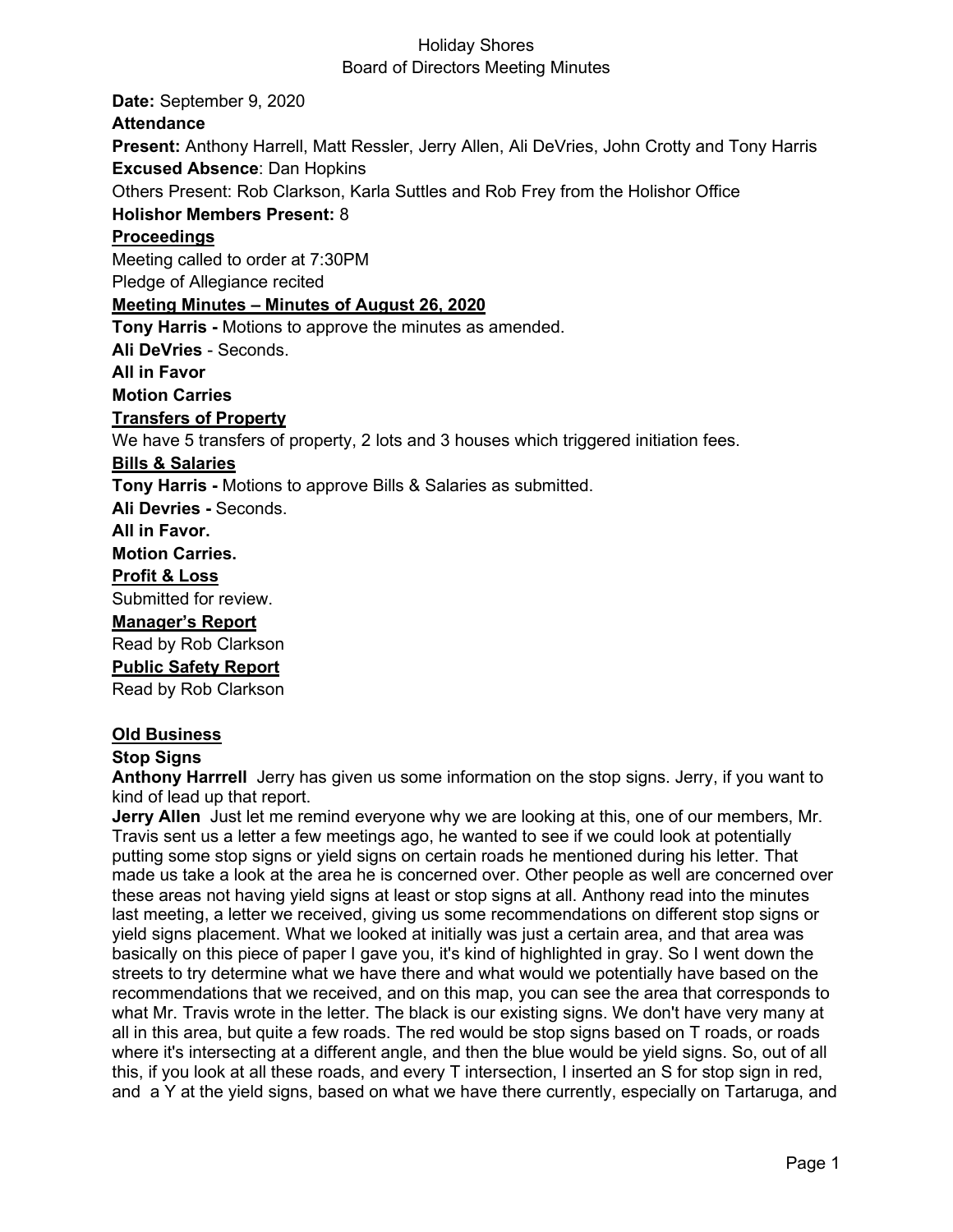## Board of Directors Meeting Minutes

on Tampico. We currently have two yield signs on Tartuga at the intersection of Holiday Point Parkway. If we follow down Tartuga, we could put yield signs at the intersection of Tartuga and Catalina and Tartuga and Barbados. Currently, there's nothing at any of those four-way intersections. As it turned out based on what I have written here, it looks like we would need to purchase 21 stop signs and 8 yield signs if we were to move ahead the way I have it laid out here. Do you have any questions about how this is laid out? I know it's my own writing, so it may not be too legible. I did drive down all these streets and came up with this kind of situation if we were wanting to put this many signs up. On this map with all the information of the spreadsheet, on the right-hand side of the column noted is currently is basically telling you what's currently in place. And as you'll see, we only have three yield signs and four or five stop signs, not very many. And all this area, I'm not sure how we depict this as far as what section of our community it is, I just call it the northwest quadrant, but it goes from Caribbean to Holiday Point Parkway and from Bermuda to St. James Drive for those in the audience that want to know what we are looking at.

**Anthony Harrrell** So traveling down Bermuda, there's not a whole lot of traffic going up and down that?

**Jerry Allen** Right, there would be no signs on Bermuda specifically. Just the T roads like Hawk Islands and Mexico.

**Anthony Harrrell** Because Bermuda isn't a heavily traffic road, right? What would you think about putting yield signs instead of stop signs on those?

**Jerry Allen** Well, the stop signs are only noted when there's a T intersection. And they're noted on the road that Ts at Bermuda.

**Ali DeVries** I would say at that point, just to save the money and not put the signs there, that would be my argument. If there's going to be some signs, I think that we should be consistent. But if we don't think that there's enough traffic necessarily along that road, to deem it necessary. I think that that's definitely something that we should think about. Do you remember, the price of the signs?

**Jerry Allen** \$50 sign and metal post.

**Anthony Harrrell** So if you're coming up to a T, you're going to stop or slow down anyway. **Matt Ressler** Put up stop signs, don't even do the yield signs. That way it can be more enforced.

**Anthony Harrrell** Yeah, but you see what I'm saying? If you're traveling east, towards Bermuda you can't go through Bermuda, you're gonna be in a lake. So you're gonna slow down anyway to make that turn.

**Jerry Allen** I live on Bermuda at the intersection of Hawk Island, and I see people come around the corner flying from Hawk Island on to Bermuda. I see it all the time. But if you look at this, Nassau, Barbados, Catalina, Caribbean, they don't have a lot of stop signs or yield signs on them. I think the north and the south roads, which are the ones that are least traveled at least, that is what it looks like from all the rocks in the intersections. That's where you'd have most of these signs, that wouldn't impact as many people.

**Matt Ressler** You should have the yield signs going north and south and your stop signs going east and west.

**Jerry Allen** Well, I put the yield there only because of what was already there at Tartuga. Again, that's up for debate, you know we can decide what to put there. If we put anything. **Matt Ressler** My recommendations are not use yield signs unless it is on the roads that are going north and south. Because your east and west roads are your more highly traveled. **Jerry Allen** Well, Tartuga is going north and south.

**Matt Ressler** Well, I understand that, and you can put a yield sign there, but the people that are traveling on Catalina and Barbados need to have stop signs.

**Jerry Allen** Barbados other than Caribbean and Holiday Point Parkway is probably the most traveled road besides those other two.

**Tony Harris** I wouldn't put stop signs all the way on Barbados at every intersection.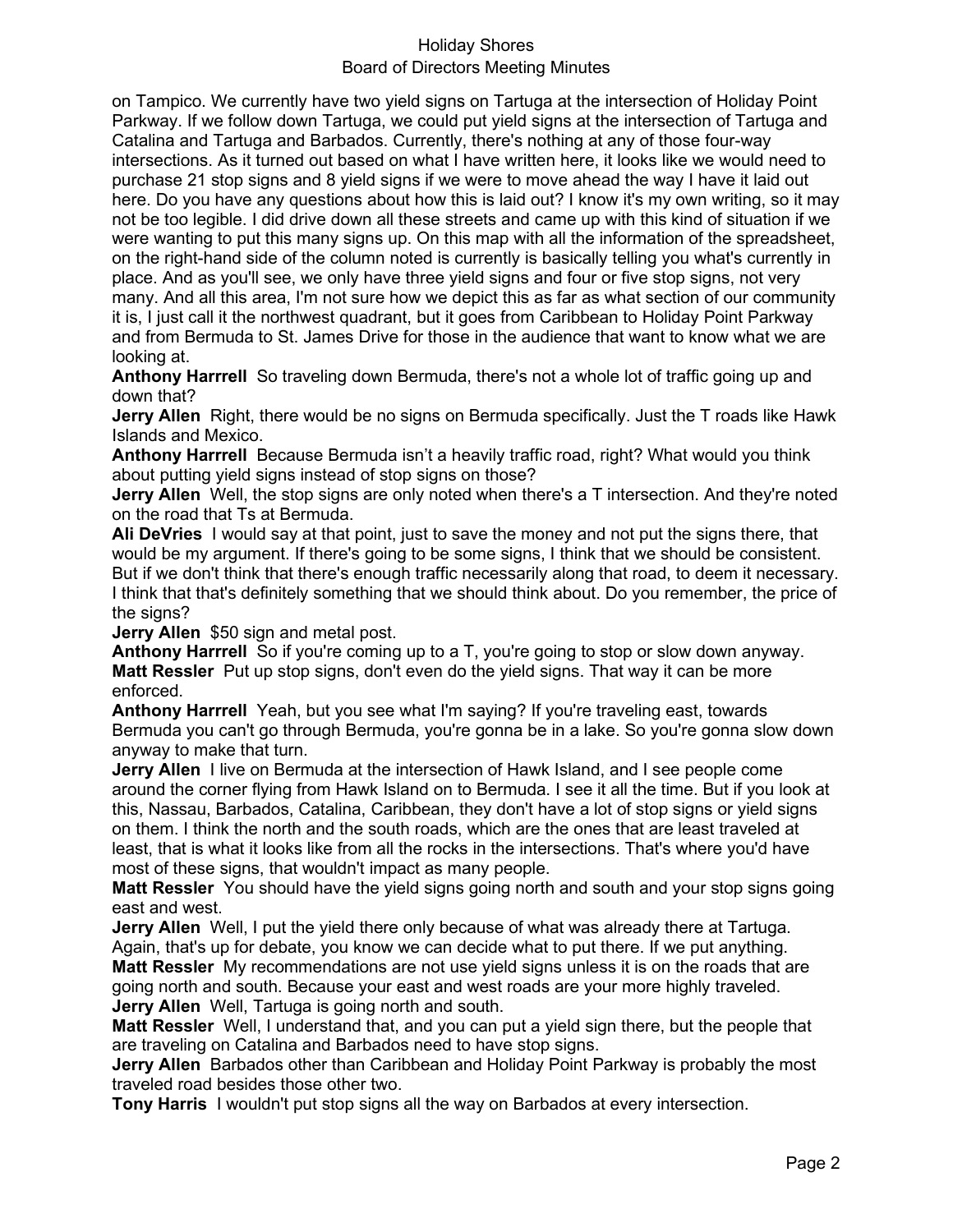#### Board of Directors Meeting Minutes

**Matt Ressler** I would put them at Tampico make it a four-way. Make it a four way at Tampico and Barbados and Catalina and Tampico. I would even be for putting a three-way stop in on Caribbean at Key Largo, or is it Tampico

**Jerry Allen** It is Tampico.

**Matt Ressler** This will slow them down because we did have somebody get clocked going what, 62 miles an hour back there.

**Anthony Harrrell** On which road?

**Matt Ressler** On Caribbean.

**Ali DeVries** People should slow down, and you think that people who are doing 52 in a 25 are gonna stop for a stop sign.

**Tony Harris** I think that whole length I might put one, but I wouldn't put stop signs at every intersection.

**Matt Ressler** If you took Barbados and Catalina, you put up a stop sign there at Tampico. Tampicos east intersection of everybody going east and west, not north and south, east and west, north and south as a yield. I would have a stop sign for everyone going east and west just at that one location on Tampico to break up the speed, because those two streets we get a lot of complaints for speeders. Just like Caribbean back there, a lot of complaints come from there. **Jerry Allen** At Caribbean, add a stop sign there at least to break it up.

**Matt Ressler** Right, you break it up once and then you're at least breaking it up on Catalina and Barbados also and possibly Nassau.

**Anthony Harrrell** Like at Key Largo and Caribbean?

**Matt Ressler** If you take Tampico and go straight down Tampico, north and south Tampico has a yield signs going north and south. Anything crossing over Tampico going east and west will have stops signs. On Caribbean I would go up to Key Largo there and put a three way stop in. **Tony Harris** Okay, but you would not have one on Tampico.

**Matt Ressler** Not at Tampico and Caribbean, because then you're too far down towards Biscay. Something to break it in the middle. You couldn't do it at Key West because that's too much of a Y.

**Jerry Allen** So I guess what we probably need to keep in mind too is that we're doing it for this particular section, when we do it for the other sections we should be consistent on how we do it. **Tony Harris** Yes, whatever methodology we come up with we need to follow. I think one of the comments Dave made was we had a traffic study, that would be good to pull it.

**Matt Ressler** I have the sheriff's office working on that. They've been pretty busy.

**Jerry Allen** Is that a traffic study or where they would recommend stuff?

**Matt Ressler** Where they would recommend and where they've done most of their PR work where we requested patrols and more than anything else, for speeders.

**Tony Harris** It would be good information to see If we can find in the office, it would be nice to incorporate that in this picking locations.

**Anthony Harrrell** Are you familiar with it Rob?

**Rob Clarkson** No.

**Tony Harris** But I would like to have the information from the sheriff's office before we finalized it.

**Ali DeVries** Should we put this online and let people look at.

**Anthony Harrell** Sure. Do we have a number we think we can afford in the budget? With a metal pole it's like \$50 per stop sign.

**Tony Harris** 21 stop signs times 50 is \$1050.

**Matt Ressler** I made a recommendation last time to take some from the carry over.

**Tony Harris** It's got to be similar in price so just use \$50. So just under \$1500 for the 29 signs we've got proposed with the pole.

**Matt Ressler** How many stop signs do we have actually damaged out here a year Rob? **Rob Clarkson** All of them have stickers or something on them.

**Matt Ressler** And we're not replacing them?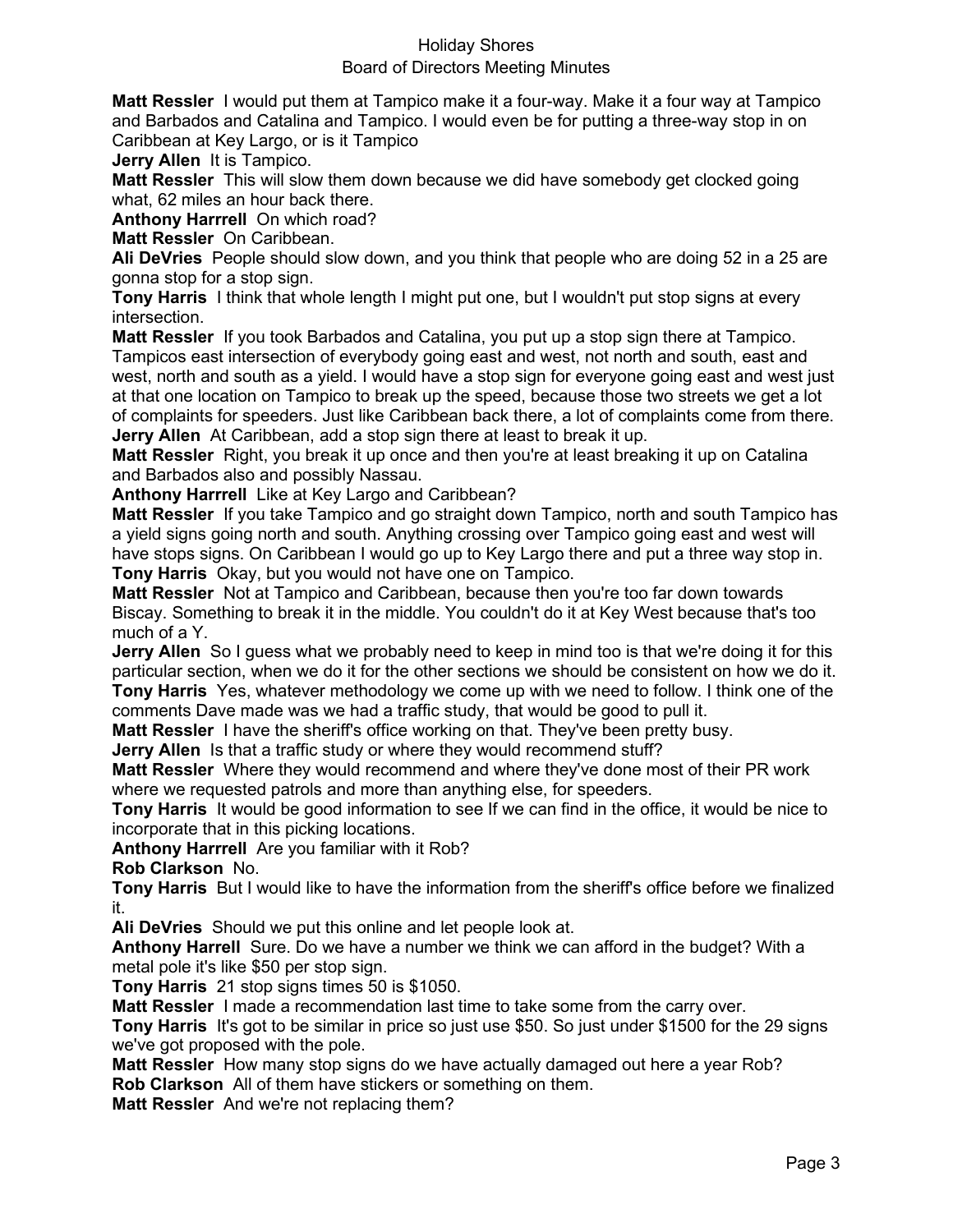#### Board of Directors Meeting Minutes

**Rob Clarkson** Not unless they are painted over or something like that.

**Tony Harris** That is also another concern too. If they get painted over or vandalized we will be replacing a lot.

**Rob Clarkson** That has happened.

**Matt Ressler** How frequent does that happen?

**Rob Clarkson** I know since I've been out here, it has been 4 different times.

**Anthony Harrrell** So we're gonna kind of neaten this up a little bit and we'll put it on online. **Ali DeVries** So let's make sure we use the words "proposed signs".

**Anthony Harrrell** Then in the meantime we'll wait to hear from the Sheriff's Department on their recommendations. We can show them this and see what they think. And Rob if you can do an archive search or something and see if we can find that traffic report that Dave was talking about.

**Matt Ressler** I'll try to have some answers by the next meeting.

**Anthony Harrrell** Thank you, Jerry. We appreciate the work.

#### **Letter from Andrea Pullman regarding the use of the ballroom and the restaurant for member use as a kind of study hall area**.

Is she here tonight? Basically, the comments from the board last time where she had made recommendations in order to monitor the area with a webcam, or have security come in and monitor it. We just can't be sitting here looking at a webcam all day and security is booked already. As you guys all know from previous meetings, we're trying to utilize them better on the water. So, we really don't have time for security to be stopping in. So that's kind of where we left it last time and we put it on the agenda today if she wanted to show up and answer some questions, but we'll move on.

## **Kathleen Henson asking for an extension on dock repairs**

**Anthony Harrell** Kathleen Hinson at the last meeting had come to the microphone and asked for an extension to get some cosmetic repairs done to her dock. She said she could meet the timeline for making the shoreline repairs but asked for a little more time to make the cosmetic changes to her dock.

**Tony Harris** Did she say how long she was asking for?

**Anthony Harrrell** I'll go ahead and read into the record. We're submitting this letter to you in accordance with the decision direction provided by the board of directors. Kathleen Johnson Henson at the meeting that was held on Wednesday, August 26, 2020. Miss Henson attended that meeting and addressed the board about the letter received in July 2020 following the inspections by the lake committee. Findings of this inspection were summarized in that letter. Shortly after receiving that letter, we discussed the findings with you by phone in early August 2020 to obtain clarification on the repairs being requested, it is our understanding that the lake committee is requesting that by December 31, 2020, the shoreline at our property needs to be soil cloth and rip rap repairs and the warped boards on our docks need to be repaired. While we concur with the lake committee's findings, we respectfully request that the lake committee and the board consider granting us an extension until June 30, 2021 to repair the dock. So basically, the boards are warped boards on our docks. She's requested a June 30, 2021. Our reasons for requesting this extension include the following. Repairs to the docks are an aesthetic concern and do not impact the health of the lake. Initial quotes we really recently obtained to repair the docks are higher than typical do the currently inflated price of lumber. Per our contractor the inflated prices due to the ongoing covid 19 pandemic and the interruptions in the supply chain for materials, including lumber in particular, has caused the price of lumber to increase between two and four times the normal materials cost. This helped it by waiting until the supply chain returns to normal inventory, material cost will decrease which could lower our total dock cost repair by more than half. In early 2020 our family incurred financial setbacks. So basically, financial reasons and the current price of materials is why she's asking.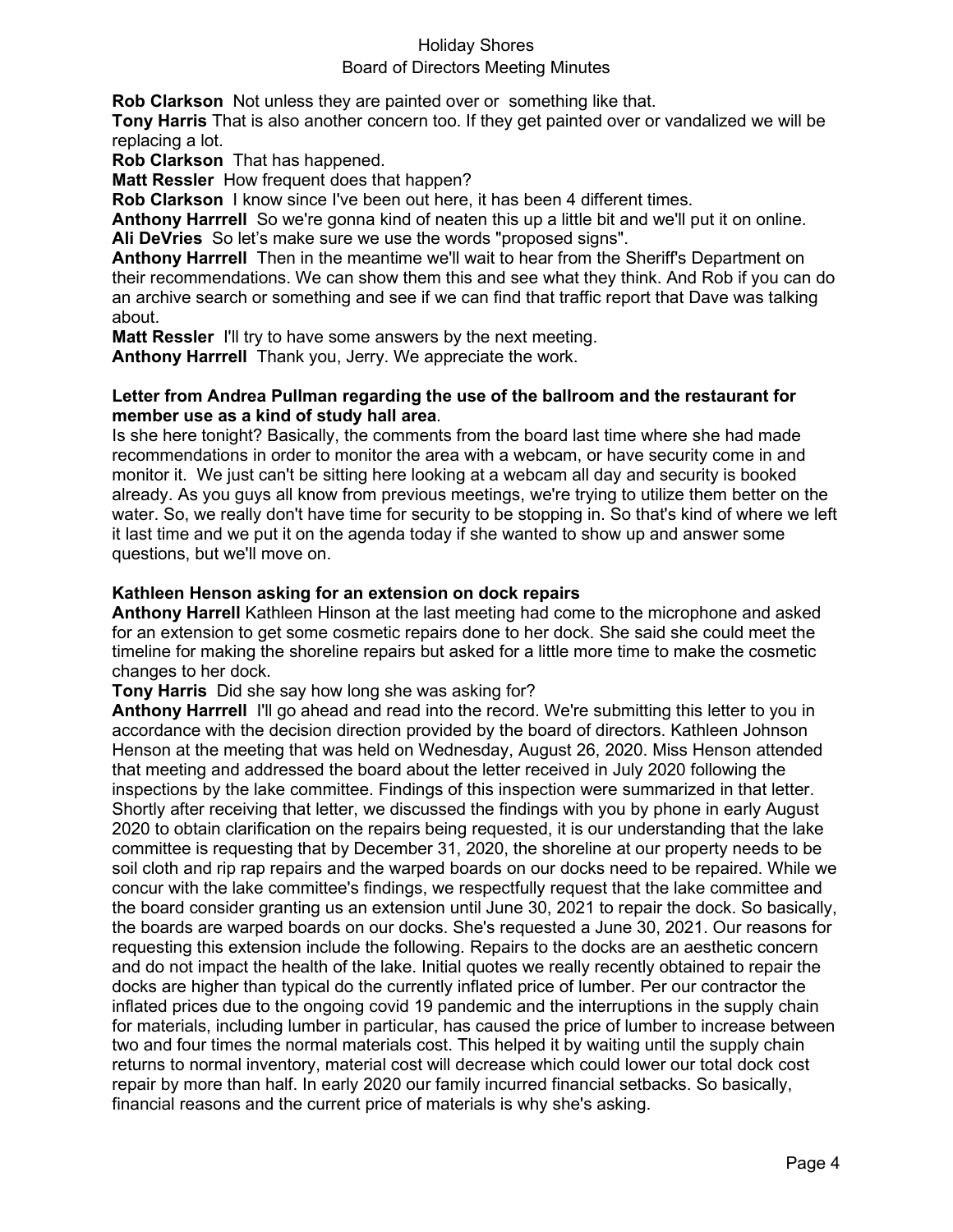## Board of Directors Meeting Minutes

**Tony Harris** So the letter she's referring to is ones that we sent out, erosion control and need to be corrected.

**Anthony Harrrell** But they also mentioned her warped boards.

**Tony Harris** Why is that being addressed in an erosion control letter? I don't know what that has to do with that same topic.

**Rob Clarkson** They inspect the shorelines and the docks. So if your dock is dilapidated or needs to be removed or repaired that is noted because we're drawing down the lake.

**Tony Harris** Right, I mean I get that but warped boards on the top of the other structures. **Anthony Harrrell** There are some docks that are pretty bad.

**Rob Clarkson** There are docks that have sitting in the water for over six years that are just sitting there dilapidated, broken. They just generalize the entire form.

**Tony Harris** So in that case, I would have no problems giving her the extension on the dock. **John Crotty** Does that mean that she doesn't want to repair her seawall?

**Anthony Harrrell** No, she's gonna do that. She just wants an extension on the warped boards. **Tony Harris -** Motions to approve the extension on her dock repairs until June 30, 2021.

**Ali Devries –** Seconds

**All in Favor Motion Carries**

## **New Business**

**Ditching 2021**

**Anthony Harrell** How do you want to go through this Rob?

**Rob Clarkson** Really just for your information he's gonna be here at the next meeting to answer any questions.

**Anthony Harrrell** So we'll go over the proposed scope of work basically, projects limits prepare plans and bidding documents for public bid of improvements to roadway ditch drainage on approximately 1000 feet of Key Largo, 1140 feet on Nassau, 700 feet on Tartuga, 570 feet on Brigantine and replacing a crossroad culvert on Anchor Lane. So, they're gonna come out and do a survey and basically give us pricing on everything.

**Tony Harris** I noticed in the packet that we had that it had the map for Brigantine, and it looked like it was missing Key Largo, Nassau, I think Tartuga. Maybe a page was left out of the packet or something.

**Tony Harris** Maybe just have that in for the next week.

**Anthony Harrrell** When did you say they were coming out?

**Rob Clarkson** The next meeting they'll be here to answer any questions you have.

**Tony Harris** Just for everyone's information while we're talking about this one it looks like the proposed total on this one is just under \$38,000, about \$5000 less than what we budgeted it at \$43,000.

**Anthony Harrrell** So their estimate is \$37,960, so that would leave us with \$5000.

**Tony Harris** Yeah, we budgeted \$43,000 something, it's probably the differences in footage that we did last year based on last year's bid was \$33,000 and some change.

**Anthony Harrrell** So that gives us some room for some other potholes.

**Rob Clarkson** You guys might make changes on where your priorities are anyway so that can change.

**Anthony Harrrell** But these are right in sync with what you are planning for 2021?

**Rob Clarkson** And we are looking at the study over on Brigantine, the one you and I went and looked at.

**Matt Ressler** Did you get everything done on the last project.

**Rob Clarkson** We're completing our end of it now. Stutz has all their work completed. **Anthony Harrrell** So your work you've got to re-concrete all those driveways and stuff.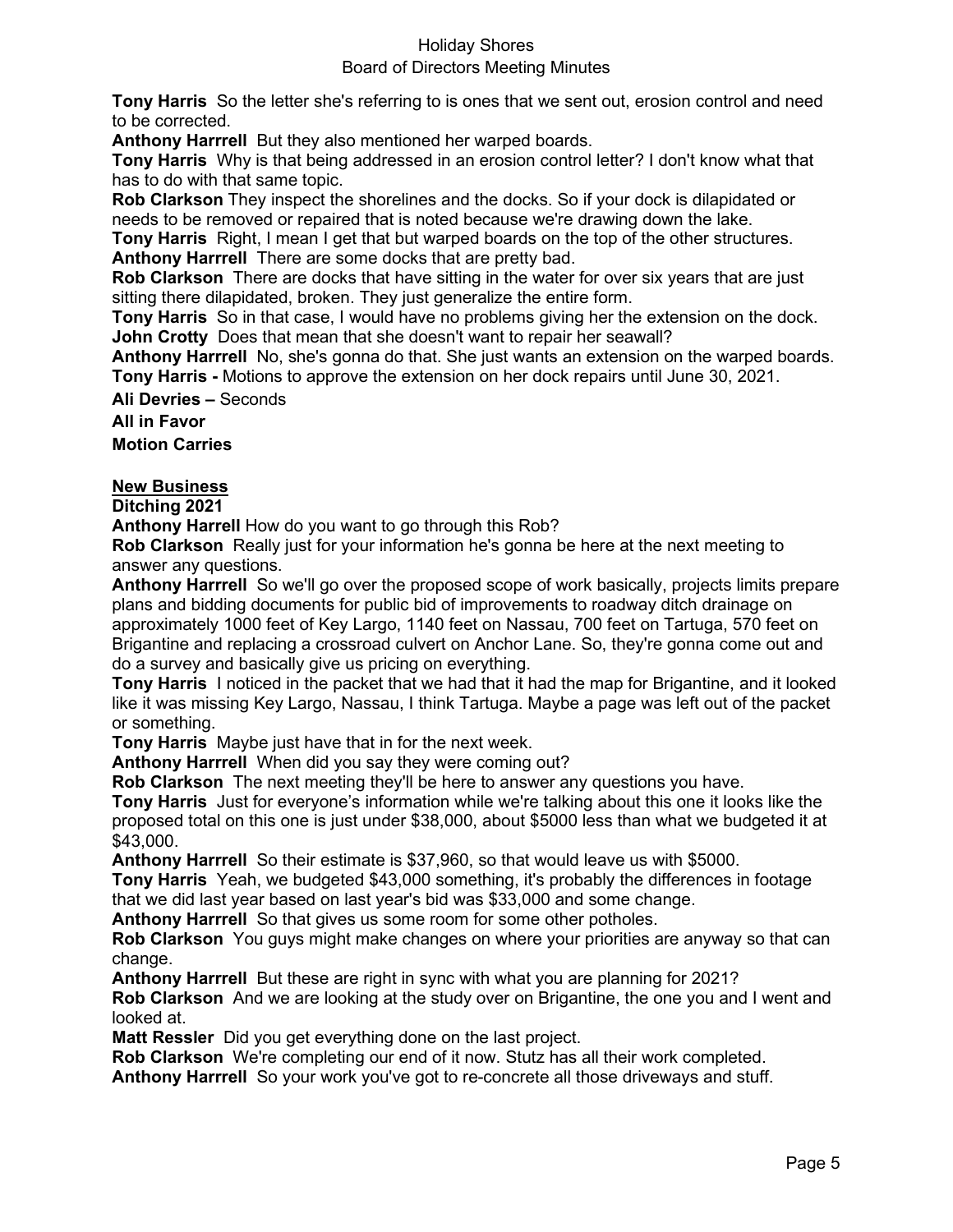**Rob Clarkson** And riprap, and there is some filling and we have an 18" line that we've moved and is going in next week.

### **Correspondence**

## **Variance Request 2708 Jolly Roger - Dock III**

**Anthony Harrrell** The building committee did take a look at this. And they are recommending accepting this variance. It was basically to move the dock about three feet closer to the property line. So, it's pretty much going to be like it is existing and moving it over another three feet isn't going to conflict with any of the neighbors in fact one the neighbors wrote a letter saying they don't have a problem with it. So I'll entertain a motion to accept the variance.

### **Ali DeVries - Motions to approve variance.**

#### **Matt Ressler Seconds**

**Anthony Harrrell Any further discussion? Tony Harris Did you have any comments? Judy O'Hearn (2078) I'm the owner, I was just here in case there were any additional questions. Anthony Harrrell Any other discussion? All in Favor Motion Carries**

## **Variance Request 186 – Storage Shed**

**Anthony Harrell** The owners actually had two options for the shed. The first option would require the variance where it would be on the back corner the property. The building committee did not recommend approving this variance and recommended going with option number two which was right next to their patio.

**Ali DeVries** And the reason they're not recommending it is because there's other options and this isn't something that needs to be forced so there's nothing else to do.

**Anthony Harrrell** Right, there were other options.

**Ali DeVries** I'm gonna have to agree with the building committee on that one.

**Jenna Desch (186)** It's a plastic shed that's going in so it can be moved. The location that's next to our patio does block a window in our house. So it's possible, but definitely not ideal, definitely not what we would prefer. The spot that's on the property line it's still inside of our fence. The lot behind us is vacant, so you can see through to the lake which doesn't matter to us. But if we go 10 feet off and not by the patio, you are obstructing views, your more obstructing for the neighbors as well by doing that, because the area that it's going in currently where on the outside of the fence there's an electric box and then a tree so it already is kind of blocked by stuff. We have talked to our neighbor at 185 and he has no problem with it since it's still inside of our fence. But those were just the reasons why we were asking for it, not just to come up here and ask for a variance but there were reasons, we're also trying not to eat up our entire backyard because we do have two young boys that want to run around. But those were reasons for it and you're right, there is another spot for it. It's not ideal because it would cover up more of the house, but again, it's plastic, it can't be moved. So if we were to ever move we would either take it with us or the new homeowner could move it to another place.

**Ali DeVries** Does anyone have any other thoughts after that, or do you want to stick with the same reasoning?

## **Tony Harris**

I'm kind of stuck on the same reasoning, because I mean, it's kind of the purpose for the setbacks to not half stuff in that 10 foot. I realized the fence is there and it's nice to have it tucked up next to a fence, but I mean, I'm sure everybody would like to do that. It kind of defeats the purpose of having setbacks if you can, because we allow the fences to go on the property lines, setbacks are there for a reason to have that space open. So I mean, I understand your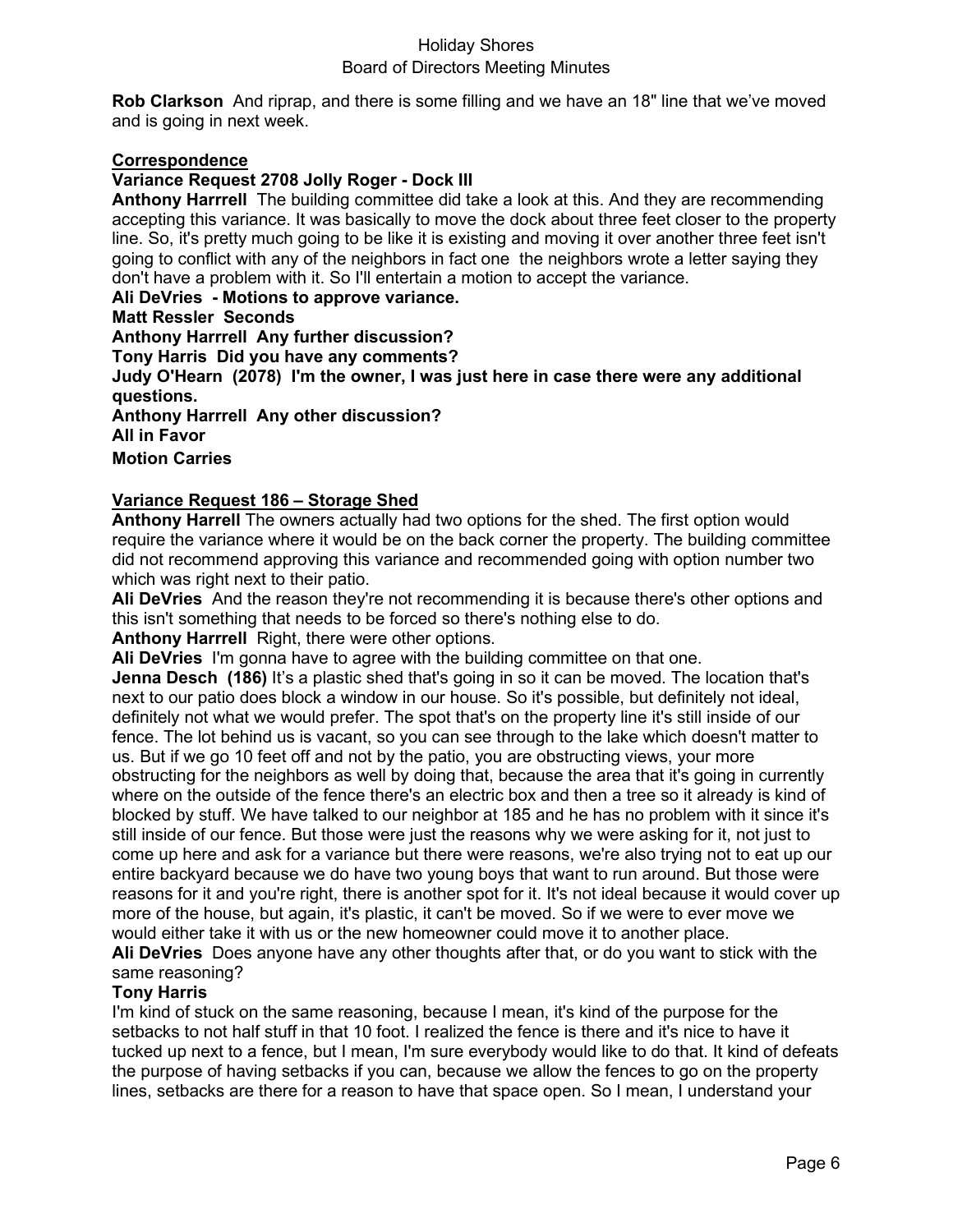## Board of Directors Meeting Minutes

point and everything. I can sympathize with that, but I think we should just keep the setbacks as they are in this case, since there are other areas where it can be put.

**Anthony Harrrell** Any Motions.

**Variance dies for lack of motion**.

**Anthony Harrell** So you can proceed with option 2.

### **Open Floor Items**

**Anthony Harrell** One thing I want to say before we get started on open floor, the last meeting, we kind of went way over on open floor discussions. We want people to come up and talk but if you can limit your time to a couple minutes, we would appreciate it.

**Ali DeVries** With that said, if you have something that's longer then the two-minute time period that's in our rule, we're still happy to look at it. We just need it submitted the Friday before the meeting, so that we have time to prepare.

**Leroy Beck (315)** I addressed the board in June concerning the boat dock at 318 Westview. I pointed out at that time that there has never been a permit granted for that boat dock. The boat dock exceeds the limitations by probably about 30 feet. It extends out into the cove over 50 feet. Tonight, I am going to present a petition signed by members of the Holiday Shores Association and I'm going to give a copy of the overhead view of the dock because during the explanation, I think that people that were not familiar with the dock wouldn't understand exactly how far out it went. So I would like to present this petition.

**Anthony Harrrell** So what we are going to do is take this and then give the board some time to review and we'll address it at the next meeting.

**Leroy Beck (315)** I will be at the next meeting, when I was here before there were some concerns about safety. And one of the board members mentioned that it might be looked at from that aspect. And there seemed to be some legal questions. And you or one of the board members said that you would check with the attorney, and who is the attorney that represents the association?

**Anthony Harrrell** Andy Carruthers, with the firm Hepler Broom.

**Leroy Beck (315)** So I just was curious. My attorney asked who it was.

**Anthony Harrrell** So one quick question for you. This house was for sale, is it sold yet? **Leroy Beck (315)** There are some qualifications on the actual sale of that property. The new people bought the taxes and then a lot of property through a warranty deed in Missouri, it is in the process of being transferred, according to legal documents from the courthouse to that entity in Missouri, and they are, as we understand leasing the property now, and there are people actually living in there. And then there's the other issue that had been discussed last fall was that in the renovation of the property, that the things that were specified to be done, and this wasn't one of them, was that the driveway that was torn out, would have to be either concrete or asphalt to the street, and is still just gravel. But those are things that could be addressed.

**Anthony Harrrell** So currently, if we had to contact someone on this, that would be the bank. **Leroy Beck (315)** Do you have that information Rob?

**Rob Clarkson** I don't have it in front of me, but it's all been squared away with Madison County.

**Leroy Beck (315)** I have a copy of that.

**Anthony Harrrell** Angie has it so we're good. Thank you.

**Tony Harris** One thing keep in mind is all the existing structures were grandfathered in and approved and a meeting, I'll have to look it back up again, I know we've talked about it before in January of this year or last year. It is an approved structure.

**Anthony Harrrell** So the question was, at that time, if I remember right, was it approved or not? Because there was a permit, but it wasn't for this address. Yeah, it was all messed up.

**Tony Harris** They could have built it without a permit but with that vote taken in May, they could have never had a permit and it would be grandfathered.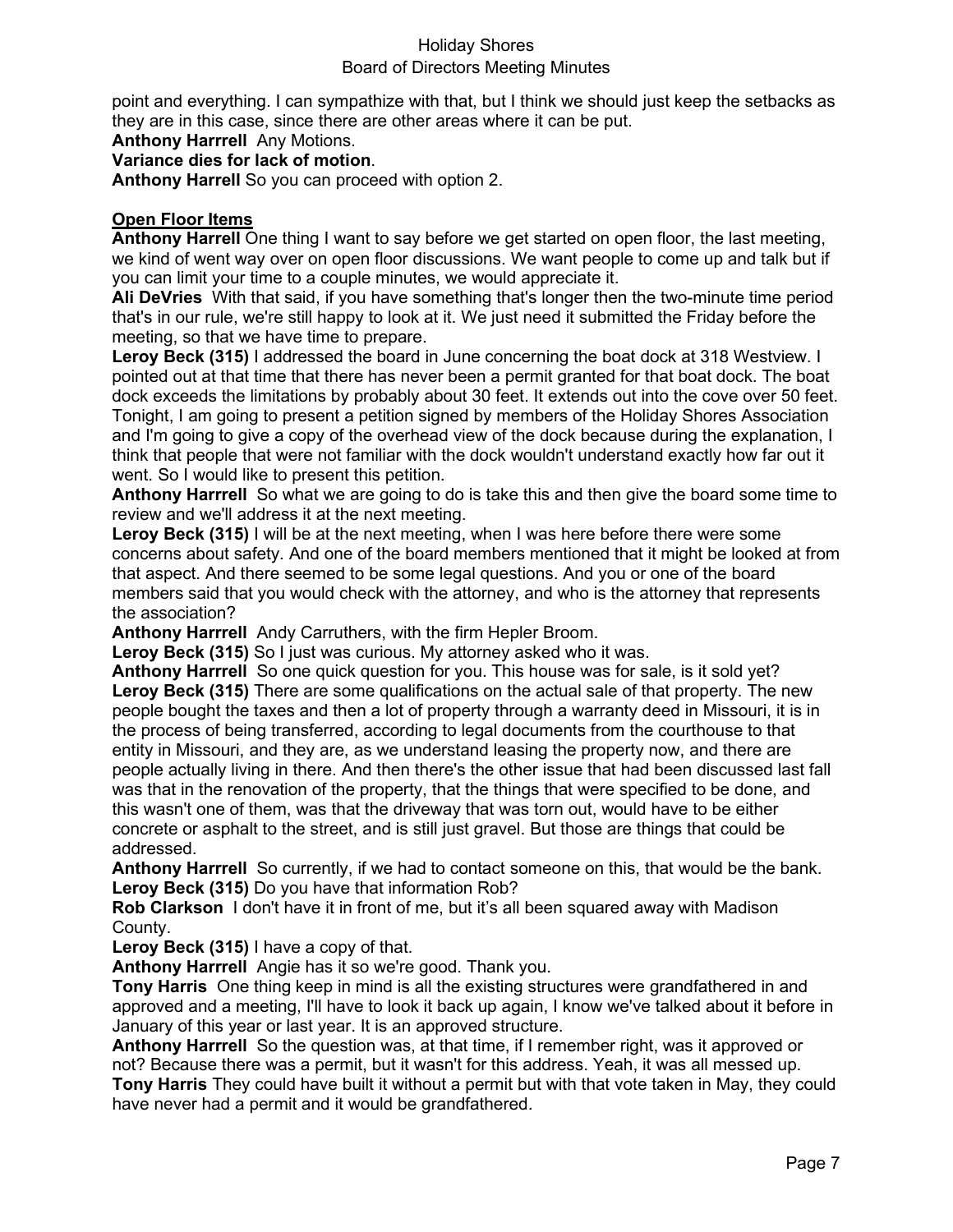**Leroy Beck (315)** I will be back at the next meeting.

**Anthony Harrrell** All right, thank you. So we'll get this on the agenda for the BOD two weeks from now. Anybody else open floor.

**Ali DeVries** I wanted to discuss that I think we're gonna be changing the format of our meeting notes, just so that everyone's aware and nobody panics. We're going to be going to a shorter, more summarized version in the Holiday Times, as opposed to the word for word version to save time, to make it clearer and all that. We're still going to retain all of the recordings and all that and people are allowed to ask for them. So that's what you should be expecting. You still get all the motions, all of the details and all that it just won't be word for word.

**Shaun Hagen (1991)** I'd like to see all the words in there, because last week, you know, we made some pretty good points. And It depends on whose interpretations and summaries that go in there. So I think it's good that we put the words for words in there. Another suggestion would be possibly putting this on a Facebook Live so that everybody can watch this, it doesn't mean that they have to participate in the meeting. But I know I would be in my gym right now or watching a cardinal game and watching this versus sitting back here with my iced tea, you know. So that might be a suggestion, I think the community would really like that. To see what's going on in here. I think they will monitor it. But I don't think everybody should be chatting in and you guys fielding these questions from those folks that hide behind their computers. You know what I'm saying.

**Ali DeVries** That has been brought up before and hasn't been popular, but I would be one for looking at that.

**Shaun Hagen (1991)** So I would be definitely not for boiling down these minutes and summarizing to somebody else's perspective.

**Ali DeVries** You still have the capability to pull the minutes as a member and listen to them if you feel like something was misrepresented, but in my opinion, I don't think we need to write word for word.

**Anthony Harrrell** So the Holiday Times would list like the abbreviated version, but if you went on to the website, the full meeting minutes would be there.

**Ali DeVries** No, but all the recordings will be kept and as a member in good standing, you can ask to listen to them.

**Shaun Hagen (1991)** What's your all's thought on this Facebook Live thing. I'm not a Facebooker at all.

**Matt Ressler** I'm against it because what if you had members not in good standings and there kinda knowing what is going on. I'm more for a zoom meeting, doing it over zoom.

**Shaun Hagen (1991)** I'd be for zoom also. But again, I don't know how you get rid of that guy, or those people that are not in good standing.

**Matt Ressler** Well, you're gonna get a number to call in for the zoom meeting. You're only going to get that number from the office. The office is going to be able to cross reference and see if you're a member in good standing. You're only going to get that dial in from the office. **Tony Harris** You'd have to have it where when you were doing the live, you're approving who

gets in to see it or to listen to it, etc. You have to have somebody sitting there doing that. **Shaun Hagen (1991)** If you're not a member in good standing, I don't know. Man, I don't know

why it would hurt if that gentleman or that lady would know whats going on here. If anything, we should talk about those folks that are not in good standing and say, Bob's not in good standing here and maybe shame him in order to get him in good standing so we get our money or we get whatever we're supposed to be getting.

**Tony Harris** There might be legal issues with that, we do list them in the Holiday Times. **Shaun Hagen (1991)** But it I mean, yeah, it's listed in the Holiday Times so in a public forum, we could say, Bob, and Joe, you know, whatever their deal is. I think it would be good, tonight is a good example. I'm not home Wednesdays a lot so it's like, man, I really wanted to go to my son's house and have some beers. And it's like, well, should I come up here? So I did that instead. Instead, we could have been watching a zoom meeting or Facebook Live or whatever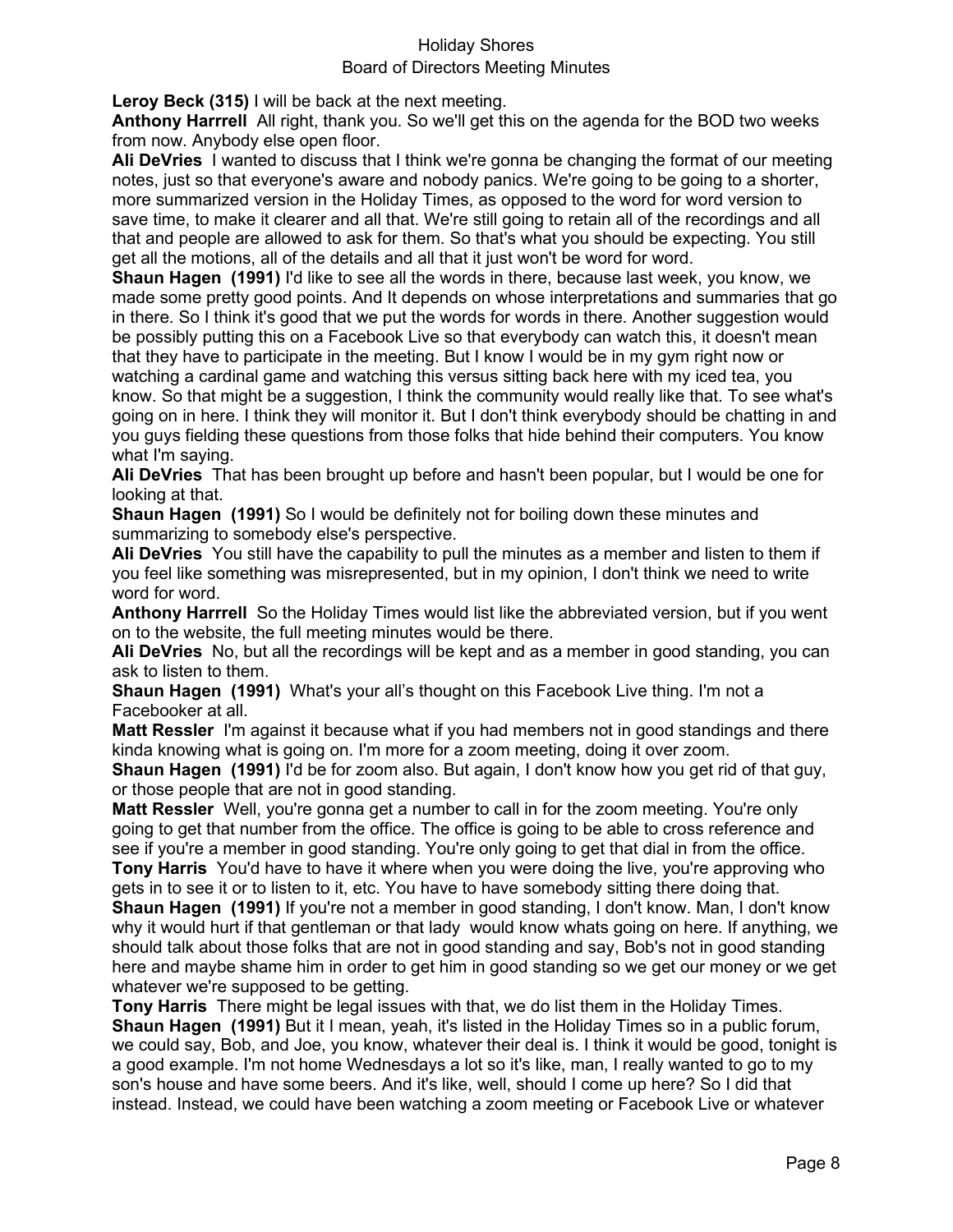## Board of Directors Meeting Minutes

medium that is, but the technology exists. It's pretty simple. You hold your phone up and go, right.

**Matt Ressler** Do you want to hold your phone up there?

**Shaun Hagen (1991)** No, but I think I think somebody here could easily do that.

**Tony Harris** You would have to have some equipment. I mean, you can't do it with a phone. You going to have somebody who's gonna turn every time somebody different talks to you or

have two people talking? You're gonna have to have some equipment to do it.

**Rob Clarkson** You'll have to get the IT committee involved.

**Anthony Harrrell** We can talk about it. Thank you.

**Matt Ressler** Is this something we want the IT committee to look into?

**Anthony Harrrell** I mean I'm not against it, you know if we had a tripod with somebodies' phone on it and something signed in and looking at it.

**Tony Harris** I don't know, I mean if it's important enough I think you make the time to come up to the meeting, we make the time.

**Ali DeVries** If we can find an acceptable way to do it I'm all for it because I will be one of those people in my living room watching.

**John Crotty** I think it would be hard to do and I'm not sure people would actually watch it. **Ali DeVries** You don't think it would be worth the effort?

**Matt Ressler** Why don't we set out a poll on Facebook and say hey, would the membership be interested in either zoom or Facebook Live of the board meetings.

**Tony Harris** It would need to be something that you could admit people to the meeting and you have to have ways to identify who is coming in, you can't call in to the office and get a number because I could turn around and give it to my neighbor and he could give it to this neighbor and so on.. You're gonna have to have a way where they come in and get on that you approve. Somebody sitting here approves each of those people.

**Anthony Harrrell** Setting it up on zoom, if you went that way, you have to have everybody's email addresses. And then you have to set up an invite. You can make it a recurring every Tuesday, or every two weeks on Wednesday. You can set a recurring email, so you don't have to send out invites every time. But getting that first invite list out for the entire community can be difficult. It'll be a chore.

**Tony Harris** If you don't submit your email address, then it's on you.

**Anthony Harrrell** Something for us to talk about.

**Jerry Theodor (1346)** What you just talked about there. You have to realize something most people out here could care less. You're going to go to all that and nobody's going to turn in any way. But I am opposed to the reader's digest condensed version minutes. Because even though you seven people are all honorable and trustworthy people, in the future you never know who might be on the board. And once people can start manipulating the words, and omitting words, and turn what somebody said completely around to the exact opposite. And if you don't believe me, there's dictators in the world, past and present, who have done it and continue to do and will always do it.

**Anthony Harrrell** Jerry, you're not saying we put on fake news are you.

**Jerry Allen** That would be the reason for keeping the recordings and make them available to keep whoever's on the board honest.

**Ali DeVries I**s this something that we need to bring in the membership to vote on? **Tony Harris** I think we should think about some more. These are valid points, and it's kind of my concern, too, is, you know, as I missed last meeting. So I was reading the minutes and there were a lot of points that I when I was looking at the two proposals, and when I looked at the summarized version there's a lot more information I would want to have from the detailed minutes. It would be nice to find a way to summarize some of it, but you get back to that person doing it and weather they think it's important or not, I'm not saying they're doing anything right or wrong. It's just their point of view of what's important to put in there. So it's gonna be difficult, I think.